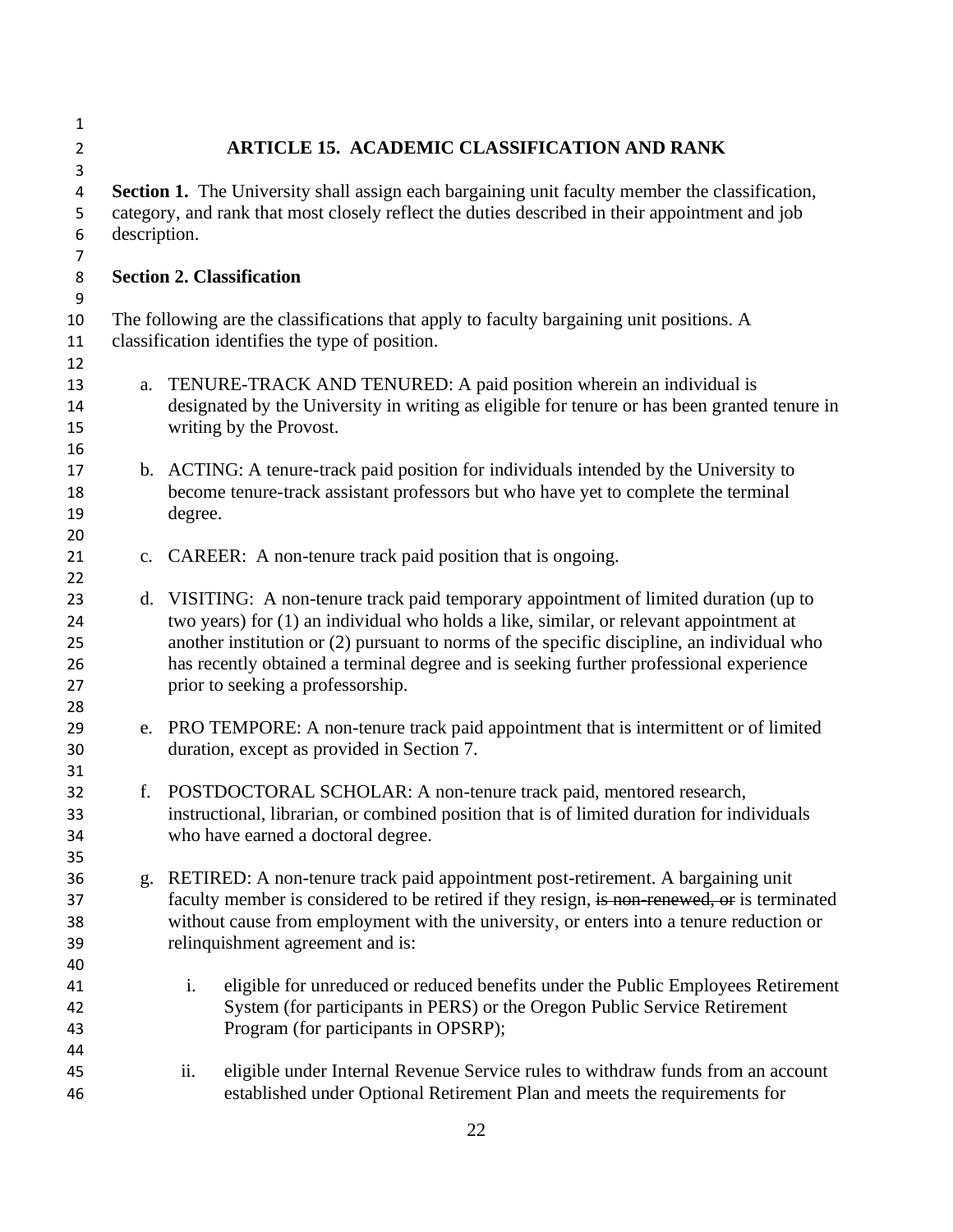| $\mathbf{1}$<br>$\overline{2}$ | unreduced or reduced benefits under, depending on date of hire, PERS Tier 1 or 2<br>or the OPSRP.                                                                                 |
|--------------------------------|-----------------------------------------------------------------------------------------------------------------------------------------------------------------------------------|
| 3                              |                                                                                                                                                                                   |
| 4                              | This classification includes the post-retired or emeritus faculty described in Article 1,                                                                                         |
| 5                              | Recognition.                                                                                                                                                                      |
| 6                              |                                                                                                                                                                                   |
| $\overline{7}$                 | <b>Section 3. Category</b>                                                                                                                                                        |
| 8                              |                                                                                                                                                                                   |
| 9                              | The following are the categories that apply to bargaining unit positions. A category describes a                                                                                  |
| 10                             | rank or group of ranks.                                                                                                                                                           |
| 11                             |                                                                                                                                                                                   |
| 12<br>13                       | a. PROFESSOR: This category can only be used in the Tenure-Track or Tenured, Acting,<br>Visiting, or Retired classifications. This category requires paid appointment with duties |
| 14<br>15                       | in all three areas of independent research, scholarship, and/or creative inquiry;<br>instruction; and service.                                                                    |
| 16                             |                                                                                                                                                                                   |
| 17                             | b. CLINICAL PROFESSOR: This category can only be used in the Visiting, Career, Pro                                                                                                |
| 18                             | Tem or Retired classifications. This category requires a non-tenure track paid                                                                                                    |
| 19                             | appointment for individuals with primary duties in the area of clinical instruction or                                                                                            |
| 20                             | research.                                                                                                                                                                         |
| 21                             |                                                                                                                                                                                   |
| 22                             | c. PROFESSOR OF PRACTICE: This category can only be used in the Visiting, Career,                                                                                                 |
| 23                             | Pro Tem, or Retired classifications. This category requires a non-tenure track paid                                                                                               |
| 24                             | appointment with primary duties in the area of research or instruction. This category is to                                                                                       |
| 25                             | be held by eminently qualified professionals who have had a major impact on fields and                                                                                            |
| 26                             | disciplines important to University of Oregon programs. A Professor of Practice will:                                                                                             |
| 27                             |                                                                                                                                                                                   |
| 28                             | i. have a substantial basis of experience equal to a tenured professor (normally a                                                                                                |
| 29<br>30                       | minimum of 12 years) and a national/international reputation for excellence reflected<br>in a record of significant accomplishments;                                              |
| 31                             |                                                                                                                                                                                   |
| 32                             | ii. have a profile of accumulated professional accomplishments fully congruent with the                                                                                           |
| 33                             | rank of professor;                                                                                                                                                                |
| 34                             |                                                                                                                                                                                   |
| 35                             | have a rich and extensive background in a field and discipline relevant to the school,<br>iii.                                                                                    |
| 36                             | college, or unit of appointment at the University of Oregon; and                                                                                                                  |
| 37                             |                                                                                                                                                                                   |
| 38                             | iv. serve as a liaison between the professional field and the University of Oregon.                                                                                               |
| 39                             |                                                                                                                                                                                   |
| 40                             | d. INSTRUCTOR: This category can only be used in the Visiting, Career, Pro Tem or                                                                                                 |
| 41                             | Retired classifications. This category requires a non-tenure track paid appointment with                                                                                          |
| 42                             | primary duties in the area of undergraduate instruction. Instructor duties may include                                                                                            |
| 43                             | advising and mentoring responsibilities as well as possibility of involvement in design                                                                                           |
| 44                             | and development of courses and the curriculum.                                                                                                                                    |
| 45                             |                                                                                                                                                                                   |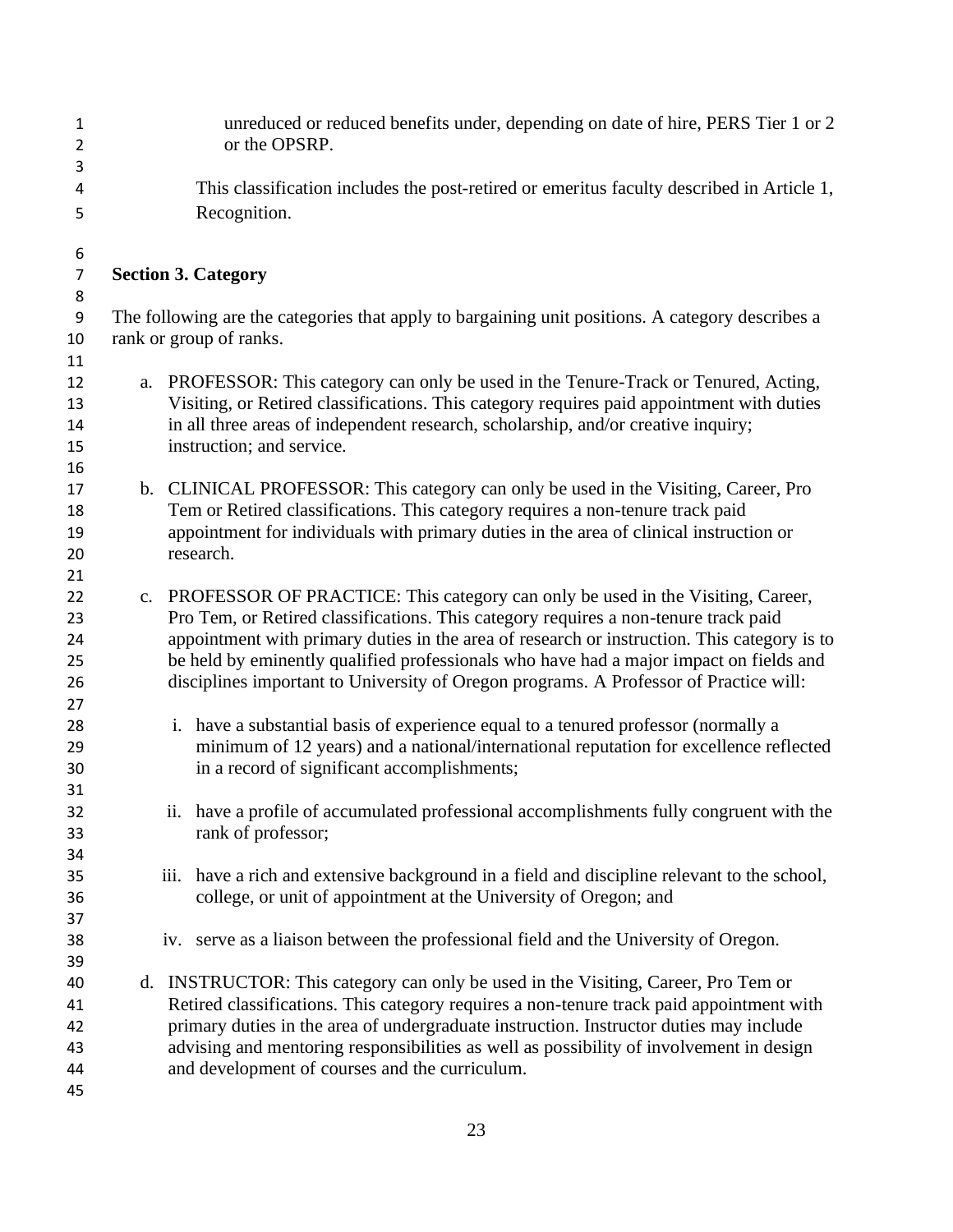e. LECTURER: This category can only be used in the Visiting, Career, Pro Tem or Retired classifications. This category requires a non-tenure track paid appointment with primary duties in the area of graduate instruction and education. The duties may also include some undergraduate instruction and mentoring and advising responsibilities, as well as the possibility of involvement in design and development of courses and the curriculum. Appointments in the Lecturer category require the terminal degree (or its professional equivalent) relevant to the appointment, but holding a terminal degree does not by itself entitle a bargaining unit faculty member to appointment in the Lecturer category. f. LIBRARIAN: This category can only be used in the Visiting, Career, Pro Tem, or Retired classifications. This category requires a non-tenure track paid appointment with primary duties in the university libraries. Appointments in the Librarian category require a terminal professional degree, but holding a terminal degree does not by itself entitle a 14 bargaining unit faculty member to appointment in the Librarian category. g. RESEARCH ASSISTANT: This category can only be used in the Visiting, Career, Pro Tem or Retired classifications. This category requires a non-tenure track paid appointment for individuals who have typically earned a bachelor's or master's degree. Primary duties are in the area of research. Research Assistants typically work as members of a research team under the direct supervision of other faculty researchers. h. RESEARCH ASSOCIATE: This category can only be used in the Visiting, Career, Pro Tem, or Retired classifications. This category requires a non-tenure track paid appointment for individuals who have the terminal degree relevant to the appointment. Primary duties are in the area of research, which are typically undertaken as part of a research team or lab. Appointments in the Research Associate category require a terminal degree (or its professional equivalent) in a relevant field, but holding a terminal degree does not by itself entitle a bargaining unit faculty member to appointment in the Research Associate category. i. RESEARCH PROFESSOR: This category can only be used in the Visiting, Career, Pro Tem or Retired classifications. This category requires a non-tenure track paid appointment with duties primarily in the area of independent research, scholarship and/or creative inquiry. Appointments in the Research Professor category require a terminal degree relevant to the appointment. Primary duties are independent lines of inquiry, which can be related to the work of colleagues but not dependent on it. A Research Professor will have qualifications and research expectations equal to or exceeding those for a tenure-track/tenured professor at the same rank in related fields. j. RESEARCH SCIENTIST: This category can only beused in the Visiting, Career, Pro Tem or Retired classifications. This category requires a non- tenure track paid appointment for individuals who have at least a bachelor's degree in a arena that is immediately relevant to the research program or research facility in which the position resides. The key differentiator between this position and the research assistant position is the technical nature of skill set required of the position. Holding a relevant degree does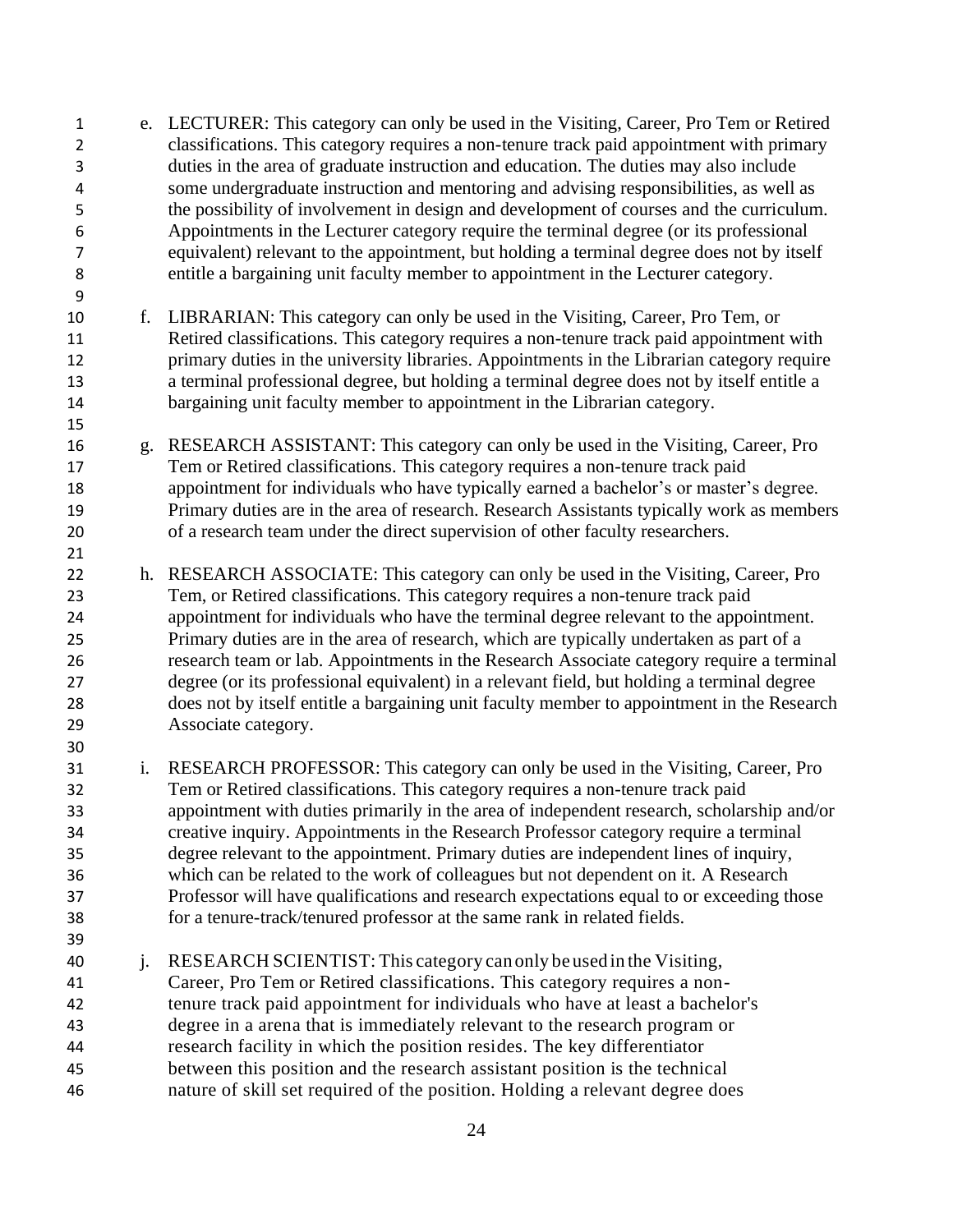| $\mathbf{1}$<br>$\overline{2}$ |    | not by itself entitle a bargaining unit member to appointment in the research<br>scientist category. |
|--------------------------------|----|------------------------------------------------------------------------------------------------------|
| 3                              |    |                                                                                                      |
| 4                              |    | k. RESEARCH ENGINEER: This category can only be used in the Visiting,                                |
| 5                              |    | Career, Pro Tem or Retired classifications. This category requires a non-                            |
| 6                              |    | tenure track paid appointment for individuals who have a bachelor's or                               |
| $\overline{7}$                 |    | higher from an accredited engineering program. The key differentiator                                |
| 8                              |    | between this position and the research assistant position is the technical                           |
| 9                              |    | nature of skill set required of the position. Holding a relevant degree does                         |
| 10                             |    | not by itself entitle a bargaining unit member to appointment in the research                        |
| 11                             |    | engineer category.                                                                                   |
| 12                             |    |                                                                                                      |
| 13                             | 1. | PRINCIPAL RESEARCH SCIENTIST: This category can only be used in the                                  |
| 14                             |    | Visiting, Career, Pro Tem or Retired classifications. This category requires a                       |
| 15                             |    | non-tenure track paid research appointment for individuals who have at least a                       |
| 16                             |    | master's degree in an arena that is immediately relevant to the program or research                  |
| 17                             |    | facility in which the position resides. The principle research scientist will:                       |
| 18                             |    |                                                                                                      |
| 19                             |    | Have substantial experience at a responsible technical or<br>$\bullet$                               |
| 20                             |    | managerial level (normally at least 12 years for holders of a                                        |
| 21                             |    | master's degree and at least 6 years for a holder of a Ph.D.)                                        |
|                                |    |                                                                                                      |
| 22                             |    | Show clear evidence of consistent performance in making original<br>$\bullet$                        |
| 23                             |    | and innovative contributions to their discipline.                                                    |
| 24                             |    | Show leadership in developing and management technical<br>$\bullet$                                  |
| 25                             |    | projects involving other faculty and students                                                        |
| 26                             |    | Make substantial contributions to the University through service<br>$\bullet$                        |
| 27                             |    |                                                                                                      |
| 28                             |    | m. POSTDOCTORAL SCHOLAR: This category can only be used in the Postdoctoral                          |
| 29                             |    | Scholar classification. This category requires a non-tenure track paid appointment for a             |
| 30                             |    | temporary and defined period of formally mentored research, instruction, librarianship, or           |
| 31                             |    | scholarly training, for the purpose of allowing the Postdoctoral Scholar to acquire the              |
| 32                             |    | professional skills needed to pursue a career path of their choosing. The appointment                |
| 33                             |    | requires a doctoral degree. At the time of appointment, hiring documentation should                  |
| 34                             |    | include an articulated program of mentoring with an identified mentor.                               |
| 35                             |    |                                                                                                      |
| 36                             |    | <b>Section 4. Rank</b>                                                                               |
| 37                             |    |                                                                                                      |
| 38                             |    | The following are the ranks within categories that apply to bargaining unit faculty members.         |
| 39                             |    | Ranks define the level of promotion within a category.                                               |
| 40                             |    |                                                                                                      |
| 41                             | a. | PROFESSOR: Ranks in this category in ascending order are assistant professor, associate              |
| 42                             |    | professor, and professor.                                                                            |
| 43                             |    |                                                                                                      |
| 44                             |    | b. CLINICAL PROFESSOR: Ranks in this category in ascending order are assistant clinical              |
| 45                             |    | professor, associate clinical professor, and clinical professor.                                     |
| 46                             |    |                                                                                                      |
|                                |    |                                                                                                      |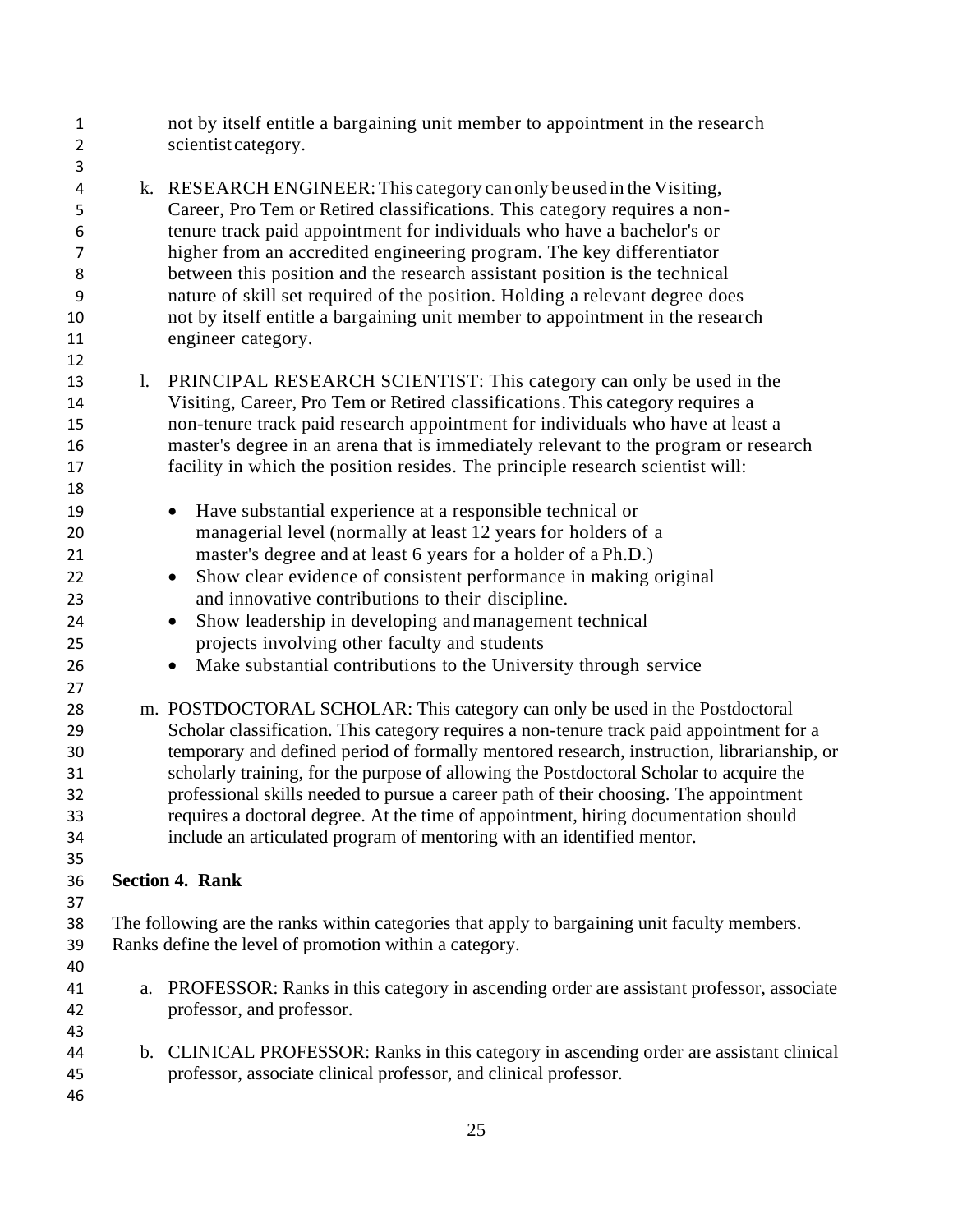| $\mathbf{1}$               |                                                                                                                                                                                                                                                                                                                                                              | c. PROFESSOR OF PRACTICE: The only rank in this category is professor of practice.                                                                                                                        |  |
|----------------------------|--------------------------------------------------------------------------------------------------------------------------------------------------------------------------------------------------------------------------------------------------------------------------------------------------------------------------------------------------------------|-----------------------------------------------------------------------------------------------------------------------------------------------------------------------------------------------------------|--|
| $\overline{2}$<br>3<br>4   |                                                                                                                                                                                                                                                                                                                                                              | d. INSTRUCTOR: Ranks in this category in ascending order are instructor, senior instructor<br>I, senior instructor II.                                                                                    |  |
| 5<br>6<br>7                |                                                                                                                                                                                                                                                                                                                                                              | e. LECTURER: Ranks in this category in ascending order are lecturer, senior lecturer I,<br>senior lecturer II.                                                                                            |  |
| 8<br>9<br>10               | f.                                                                                                                                                                                                                                                                                                                                                           | LIBRARIAN: Ranks in this category in ascending order are assistant librarian, associate<br>librarian, and senior librarian.                                                                               |  |
| 11<br>12<br>13             |                                                                                                                                                                                                                                                                                                                                                              | g. RESEARCH ASSISTANT: Ranks in this category in ascending order are research<br>assistant, senior research assistant I, senior research assistant II.                                                    |  |
| 14<br>15<br>16             |                                                                                                                                                                                                                                                                                                                                                              | h. RESEARCH ASSOCIATE: Ranks in this category in ascending order are research<br>associate, senior research associate I, senior research associate II.                                                    |  |
| 17<br>18<br>19             | i.                                                                                                                                                                                                                                                                                                                                                           | RESEARCH PROFESSOR: Ranks in this category in ascending order are assistant<br>research professor, associate research professor, and research professor.                                                  |  |
| 20<br>21<br>22             | $\mathbf{i}$ .                                                                                                                                                                                                                                                                                                                                               | POSTDOCTORAL SCHOLAR: The only rank in this category is Postdoctoral Scholar.                                                                                                                             |  |
| 23<br>24<br>25             |                                                                                                                                                                                                                                                                                                                                                              | k. RESEARCH SCIENTIST: Ranks in this category in ascending order are research<br>scientist, senior research scientist I, and senior research scientist II.                                                |  |
| 26<br>27                   | $\mathbf{l}$ .                                                                                                                                                                                                                                                                                                                                               | RESEARCH ENGINEER: Ranks in this category in ascending order are research<br>engineer, senior research engineer I, and senior research engineer II.                                                       |  |
| 28<br>29<br>30             |                                                                                                                                                                                                                                                                                                                                                              | m. PRINCIPAL RESEARCH SCIENTIST: The only rank in this category is principal<br>research scientist.                                                                                                       |  |
| 31<br>32<br>33             |                                                                                                                                                                                                                                                                                                                                                              | Section 5. At the time of hire, the University shall assign each bargaining unit faculty member a<br>rank within the classification and category described in the job posting.                            |  |
| 34<br>35<br>36<br>37       | Nothing shall preclude a bargaining unit faculty member from being assigned and performing<br>other duties not described in their specific classification, category, or rank as long as those duties<br>are consistent with their job description.                                                                                                           |                                                                                                                                                                                                           |  |
| 38<br>39<br>40<br>41<br>42 | Section 6. If the University lays off a bargaining unit faculty member in a position in the Career<br>classification for economic or programmatic reasons, then the position cannot be refilled in the<br>Career, Visiting, Pro Tem, or Postdoctoral Scholar classification within the subsequent two years<br>unless approved by the Office of the Provost. |                                                                                                                                                                                                           |  |
| 43<br>44<br>45             |                                                                                                                                                                                                                                                                                                                                                              | <b>Section 7.</b> Pro Tem positions will last no more than three years, unless the Provost or designee<br>designates the position as an Ongoing Pro Tem position or gives a department or unit permission |  |

to extend the position for up to one year.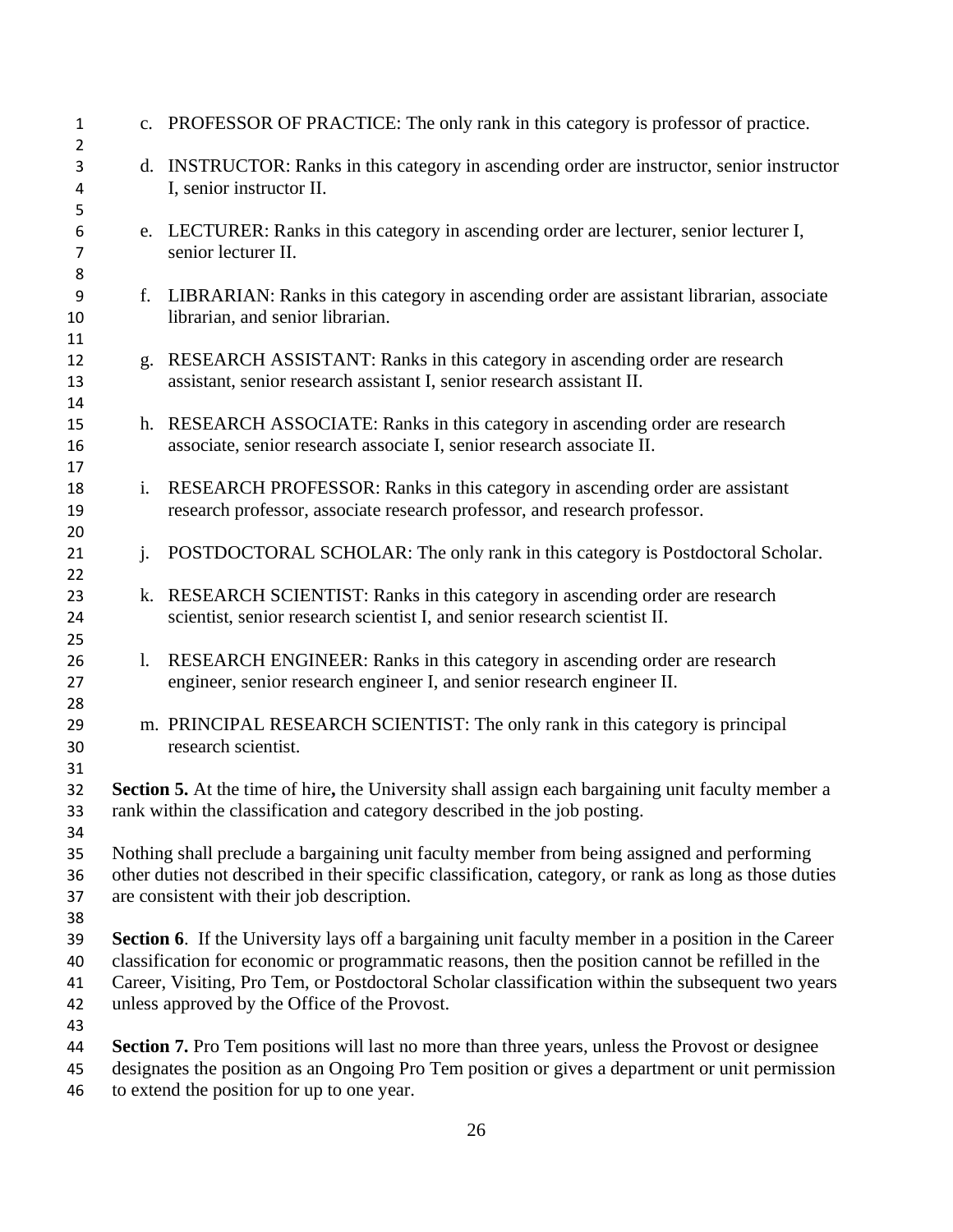| 1                   |                                                                                                                                                   |  |  |  |  |  |
|---------------------|---------------------------------------------------------------------------------------------------------------------------------------------------|--|--|--|--|--|
| $\overline{2}$<br>3 | The Provost or designee can designate a Pro Tem position to be an Ongoing Pro Tem position<br>for legitimate pedagogical or programmatic reasons. |  |  |  |  |  |
| 4                   |                                                                                                                                                   |  |  |  |  |  |
| 5                   | a. Legitimate pedagogical reasons for Ongoing Pro Tem positions include:                                                                          |  |  |  |  |  |
| 6                   | When a department or unit believes that the student learning experience is<br>i.                                                                  |  |  |  |  |  |
| 7                   | enhanced by having new instructors cycle into the program to meet specific                                                                        |  |  |  |  |  |
| 8                   | course needs.                                                                                                                                     |  |  |  |  |  |
| 9                   | When a department or unit identifies a position that is best taught by a working or<br>ii.                                                        |  |  |  |  |  |
| 10                  | retired professional in the industry and the position is assigned no more than three                                                              |  |  |  |  |  |
| 11                  | courses an academic year.                                                                                                                         |  |  |  |  |  |
| 12                  | b. Legitimate Programmatic reasons for an Ongoing Pro Tem position include:                                                                       |  |  |  |  |  |
| 13                  | When a department or unit offers recent PhD graduates a short-term position and<br>i.                                                             |  |  |  |  |  |
| 14                  | there is an expectation that the new faculty members would fill this position every                                                               |  |  |  |  |  |
| 15                  | one-to-three years.                                                                                                                               |  |  |  |  |  |
| 16                  | When a department or unit with traditionally large fluctuations in enrollment can<br>ii.                                                          |  |  |  |  |  |
| 17                  | accommodate those fluctuations by having a reasonable number of Pro Tem                                                                           |  |  |  |  |  |
| 18                  | positions.                                                                                                                                        |  |  |  |  |  |
| 19                  | Inadequate or limited financial resources are not legitimate pedagogical or programmatic<br>c.                                                    |  |  |  |  |  |
| 20                  | reasons for designating a position an Ongoing Pro Tem position.                                                                                   |  |  |  |  |  |
| 21                  |                                                                                                                                                   |  |  |  |  |  |
| 22                  | In rare cases, the Provost or designee can give a department or unit permission to extend a Pro                                                   |  |  |  |  |  |
| 23                  | Tem position for one year beyond the three-year limit. In these rare cases, a faculty member may                                                  |  |  |  |  |  |
| 24                  | continue in the Pro Tem position for one year beyond the three-year limit.                                                                        |  |  |  |  |  |
| 25                  |                                                                                                                                                   |  |  |  |  |  |
| 26                  | Section 8. The duration of a position in the Postdoctoral Scholar classification shall be no                                                      |  |  |  |  |  |
| 27                  | more than three years. Postdoctoral mentors, however, may petition the Provost or designee                                                        |  |  |  |  |  |
| 28                  | for an extension of no more than two years. Permission to continue a position in the                                                              |  |  |  |  |  |
| 29                  | Postdoctoral Scholar classification for longer than three years must be granted by the Provost                                                    |  |  |  |  |  |
| 30                  | or designee in writing.                                                                                                                           |  |  |  |  |  |
| 31                  |                                                                                                                                                   |  |  |  |  |  |
| 32                  | Section 9. The University shall provide the Union with an annual report of all permissions to                                                     |  |  |  |  |  |
| 33                  | extend a position in the Pro Tem or Postdoctoral Scholar classification beyond three years                                                        |  |  |  |  |  |
| 34                  | made by the Provost or designee during the preceding academic year no later than the                                                              |  |  |  |  |  |
| 35                  | following September 1.                                                                                                                            |  |  |  |  |  |
| 36                  |                                                                                                                                                   |  |  |  |  |  |
| 37                  | <b>Section 10.</b> Bargaining unit faculty members in the Career classification shall have the right to                                           |  |  |  |  |  |
| 38                  | petition the Provost or designee to have their position recategorized if they believe that their                                                  |  |  |  |  |  |
| 39                  | position was categorized incorrectly at the time of first hire or their position has evolved to more                                              |  |  |  |  |  |
| 40                  | closely resemble a different category. If a petition for recategorization is denied, a bargaining                                                 |  |  |  |  |  |
| 41                  | unit faculty member may petition again after completion of at least one additional year of service                                                |  |  |  |  |  |
| 42                  | in the position.                                                                                                                                  |  |  |  |  |  |
| 43                  |                                                                                                                                                   |  |  |  |  |  |
| 44                  | When a position is recategorized through this process, the bargaining unit faculty member will                                                    |  |  |  |  |  |
| 45                  | be assigned a new rank equivalent to their rank in the former category.                                                                           |  |  |  |  |  |
| 46                  |                                                                                                                                                   |  |  |  |  |  |